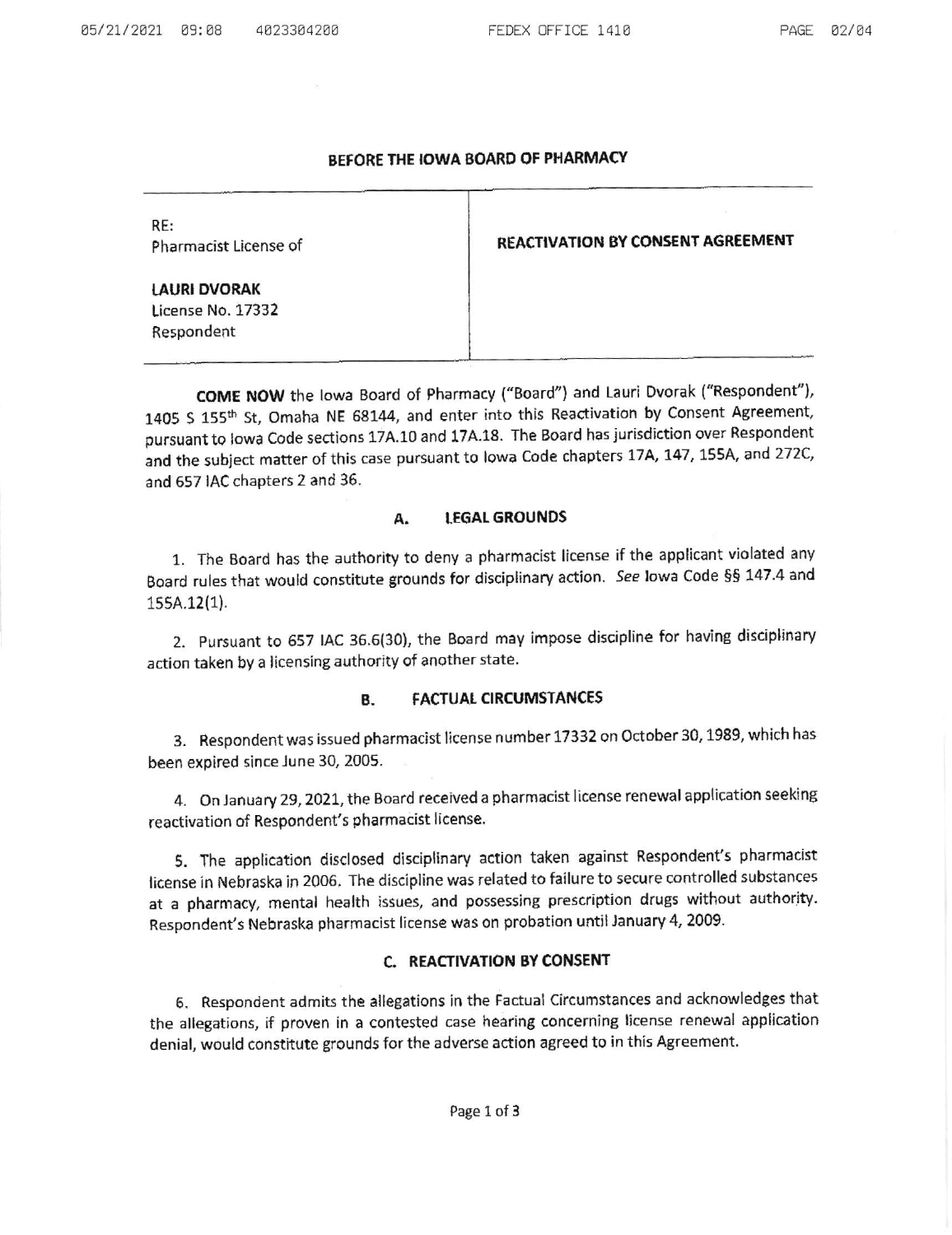7. Execution of this Agreement constitutes the resolution of a contested case. Respondent has a right to hearing before the Board on the grounds for license renewal application denial, but Respondent waives the right to hearing and all attendant rights, including the right to appeal or seek judicial review of the Board's action, by {reely and voluntarily entering into this Agreement. Once entered, this Agreement shall have the force and effect of a Board Order entered following a contested case hearing concerning license renewal application denial.

8. Respondent acknowledges that she has the right to be represented by counsel on this matter.

9. This Agreement is subject to approval by a majority of the full Board. If the Board does not approve this Agreement, it shall be of no force or effect to either party, and shall not be admissible for any purpose in further proceedings in this matter. lf the Board approves this Agreement, it shall be the full and final resolution of this matter.

10. This Agreement shall be part of Respondent's permanent record and shall be considered by the Board in determining the nature and severity of any disciplinary action to be imposed in the event of any future violations.

11. Respondent understands that this Agreement constitutes adverse action and that the Board is required by federal law to report any adverse adion to the National Practitioner Data Bank.

12. This Agreement, when fully executed, is a public record and is available for inspection and copying in accordance with the requirements of Iowa Code chapters 22 and 272C.

13. The Board's approval of this Agreement shall constitute a FINAL ORDER of the Board.

#### IT IS THEREFORE ORDERED:

14. Upon completion of administrative requirements, Respondent's pharmacist license shall be reactivated.

15. Respondent is hereby CITED for her prior disciplinary action and WARNED that future violations of the laws and rules governing the practice of pharmacy can resuh in further disciplinary action.

 $5/a0/21$ 

LAURI DVORAK Respondent

Date

Page 2 of 3